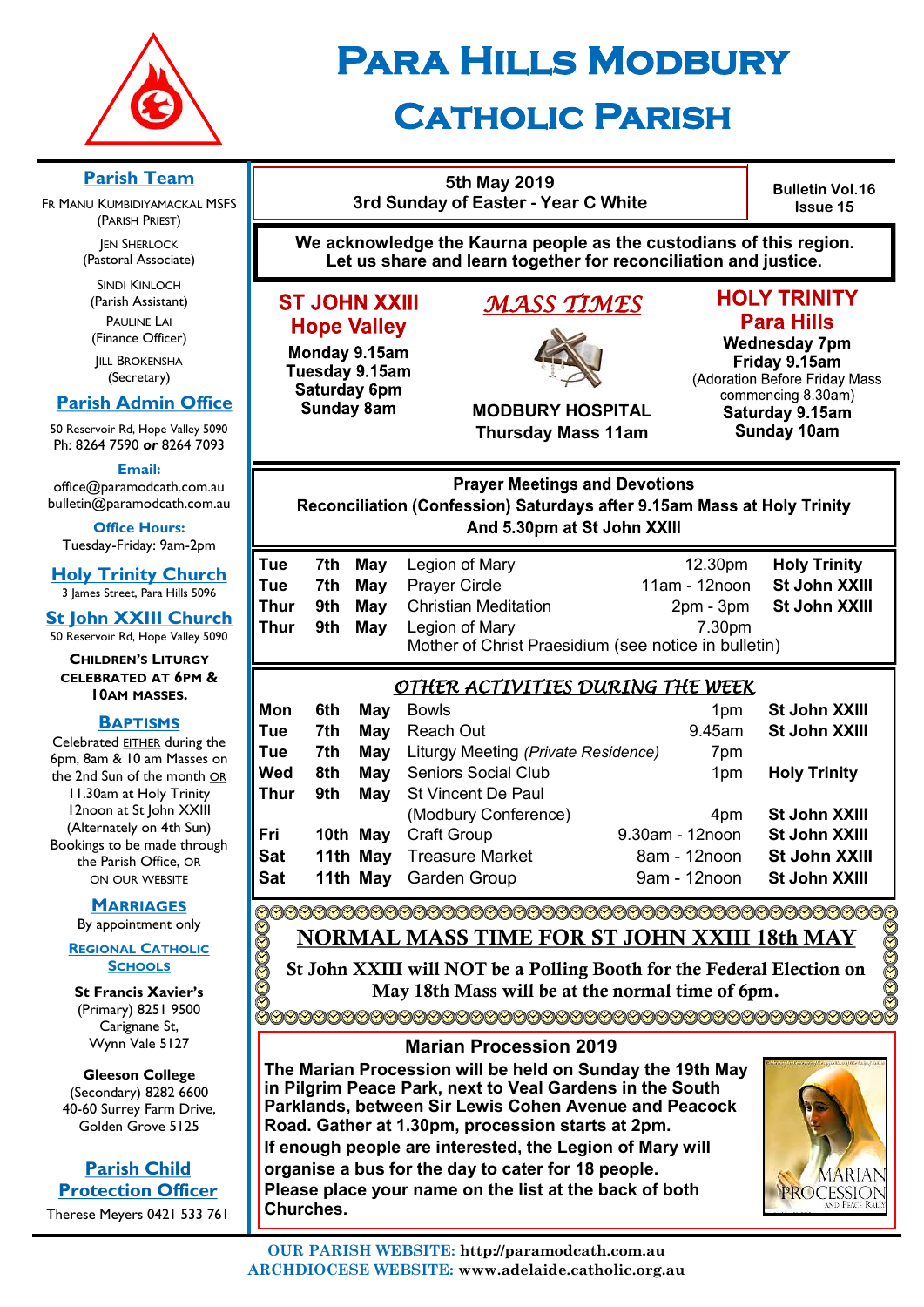#### **3rd Sunday of Easter**

Today we concentrate on the different ways that the witness of the community of faith manifests the Lord – the apostolic witness of leadership and service that is accomplished by the various ministries within the church. While today's gospel singles out Peter as a leader within the community, in no way does this mean that such providential care for the church is the sole responsibility of authorised leaders. Rather, it is the responsibility of all the baptised.

In their teaching and preaching, the apostles moved from one understanding of God's presence and activity in the midst of the people to another. This new understanding had the death and resurrection of Jesus at its core. The light of the resurrection illumined their former religious convictions and aspirations, and they were undeterred in their commitment to spread this good news, this new word, this transforming light.

A martyr is a witness, one who is so committed, that that person is willing to suffer any consequence, even death, in order to be faithful. The apostles rejoiced that they had been found worthy of ill-treatment for the sake of the name of Jesus. The Lamb who is exalted is the one who was slain, and Peter is told that, like his master, he will pay for his commitment with his life. Even the psalm alludes to the suffering that must be endured by those who have chosen to be faithful. This kind of steadfastness has always been a persuasive witness.

*REFLECTION by Dianne Bergant CSA*

# *SPECIAL THANKS*

My special thanks to all who contributed in anyway to my 80th Birthday party. I realise a lot of planning goes into these occasions and then  $\mathcal Z$  to actually put it all together, and may I say extremely well.

 $\stackrel{\leftrightarrow}{\sim}$  One of the visiting priests told me several times  $\epsilon$  that he couldn't get over the obvious success of  $\ast$  it all - and two other visiting ladies were touched  $\approx$  $\epsilon$  by the friendliness of people around them others remarked on the joyful Mass Liturgy - so  $\approx$  thanks to all there. The hymns were great! I have had memorable parish birthday  $\epsilon$  celebrations on mv 40th, 50th, 60th, 70th and

 $\epsilon$  now 80th birthday. Now I think that is special. Thank you all, God Bless

Father Peter.





**LITURGY COMMITTEE MEETING The next Liturgy Committee Meeting Tuesday 7th May at 7pm**

| Readings for 12th May 2019 |      |             |
|----------------------------|------|-------------|
| 1st Reading Acts           |      | 13:14,43-52 |
| 2nd Reading Apocalypse     |      | $7:9,14-17$ |
| Gospel                     | John | 10:27-30    |

#### **Our Community's Prayer Petitions**  *PLEASE NOTE: THE NAMES ON THE SICK LIST WILL REMAIN FOR TWO MONTHS ONLY UNLESS OTHERWISE NOTIFIED.*

**BULLETIN PRAYER LIST:** Please note that names can only be added to this list by immediate family, or the ill person themselves (for reasons of privacy).

#### **Please Remember in your Prayers Those who are sick, especially:**

Sylvia Gisi, Asher Caudle, David North, Elijah Neri, Wayne Collins, Antoinette Pascale, Marg Dolman, Charlotte Fussell, Selena (Rose) Quinn, Phyllis Anthony, Pam Ridley, Reta Lockyer, Michael Pritchard, John MacGrath, Ken Robinson, Graham Armstrong, Mary Redmond, Graham Speed, Marlen Piineda, David Truman, Bruce Mc Andie, Rosa Maria Santos, Sean Molloy, Betty Roper, Imperia De Ionno, Julie Reimann, Imelda Schulz, Maddison Calleja, Janice Forrester, Ray Zielonka, Jim Marlow, Gerry Canavan, Jayden Lee, Audrey Athayde, Marie Boulton, Sr. Marleen Dewar OLSH, Kay Kennedy, Rita Robinson, Eileen Ryan, Gary Lockyer, Yvonne Summers, Darcy Ridley, Marie Bakaj, Regan Barry, Dudley Dolman, Fr. Michael Walsh, Pat Feutrill,

Paul Holmes, Michael Lochhead.

#### **Recently Deceased**

Bernie McMahon

#### **Saints/Feast Days Of the Week**

Liturgy Assistants Roster July to September

The Liturgy Assistants Roster for July to September 2019 will be drawn up soon. If you have any information that affects the Roster or if you are aware that you are not available for any reason for any Ministry for which you have volunteered via the new Liturgy Assistants Volunteer Sheet, could you please pass that information either to the Parish Office or directly to Therese Meyers [0421 533 761/ [theresemeyers@gmail.com\]](mailto:theresemeyers@gmail.com) by 16th May 2019.

Liturgy Committee

#### **PRAYER for RAIN**

Heavenly Father, we thank You for the rain showers that we experienced this week. Thank You for hearing the cries of Your people and sending the rain to refresh and replenish the earth You created. Please, loving Father, continue to bring us rain to renew the ground, to replenish our dams, to bring some chance of feed, to bring the possibility of some reward to those who have toiled so hard. We thank You for being the compassionate and merciful God who cares for Your people. Amen



**RESPONSORIAL PSALM:** *I will praise you, Lord, for you have rescued me.*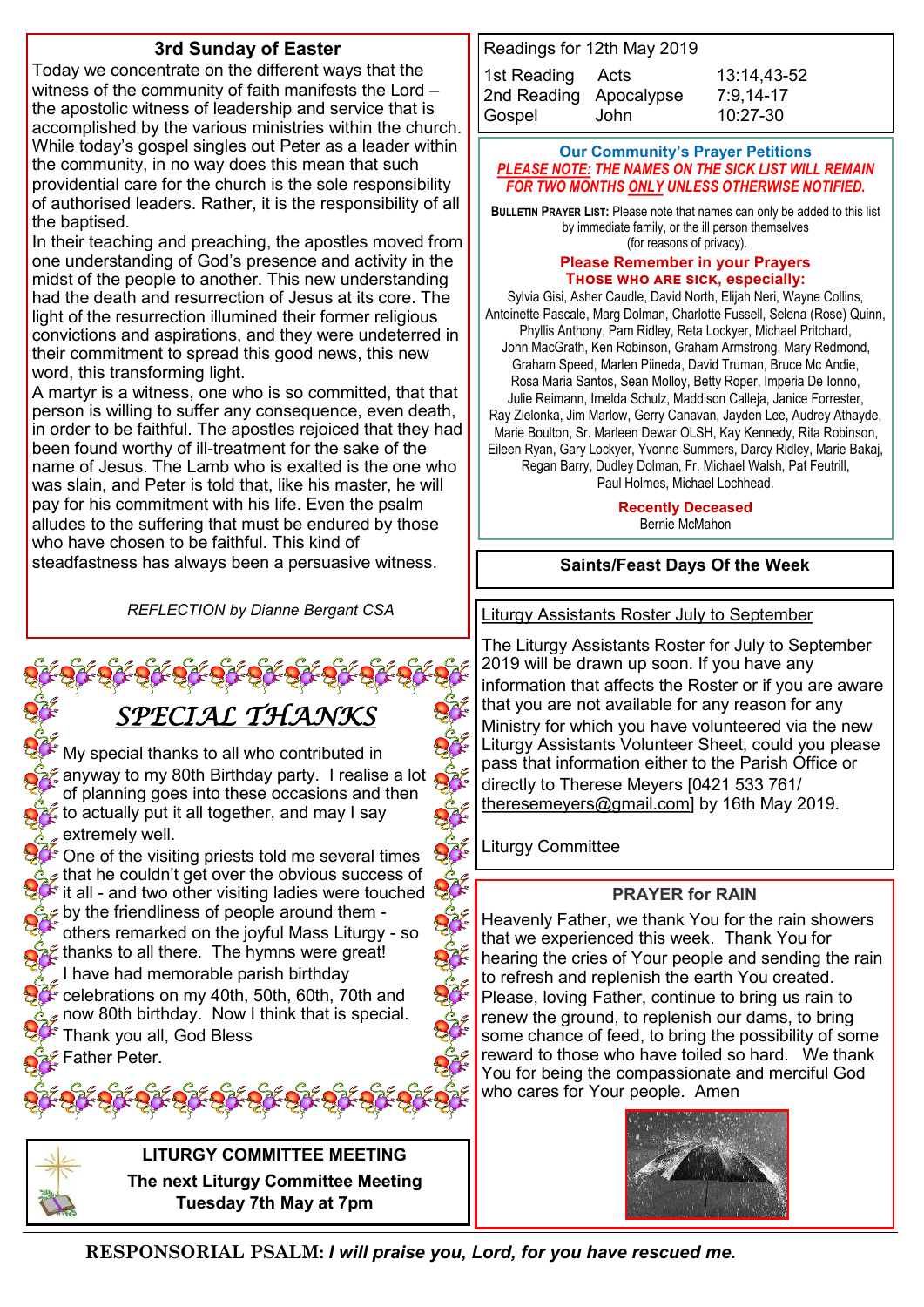#### **ST VINCENT DE PAUL HQ: 1300 729 202 from 9.00am — 1.00pm or www.vinnies.org.au**



#### **St Vincent de Paul Modbury Conference**

*Lord your timeless lesson sings out in the voice of constant waves, in the wind through the trees and in the harmonies of life. Wash clean our ears to hear you, make us listen now, for we need your great wisdom to assist us in our life. Amen.*

Another quiet week with only one call for assistance with food, but we did manage to deliver a donated double bed base and mattress to a bare unit occupied by overseas students.

We were also provided with a large batch of Easter chocolates that the Easter bunny didn't use, so they should raise spirits as we include them in food assistance over the next few months

This week we would appreciate any donations of: Pasta Sauce, Margarine, Jam and Canned Meat.

*It will greatly help if any or all of these items could be placed in the Vinnies' collection basket.*

**Our Winter Appeal is to be held on May 11/12 this year, envelopes will be distributed.**

#### **REACH OUT GROUP**

Tuesday 7th May 2019 9.15am Mass at St John XXIII Reader: Aggie M. Offertory: Pat C. & Pam R. Communion: Jos H. & Rafael M. Altar Server: Leo N.

#### **All Welcome**



#### DEVELOPMENT FUND 2019

Congratulations Jill Brokensha No. 79 Drawn by Anne-Michelle Howell Contact: Marg Dolman 8264 1317 to be included in the draw.

#### **HAPPY BIRTHDAY MAY BABIES**

8th Sandra Vella



9th Josephine Fenech

12th Elizabeth Lumsden, Caroline Augstyn



#### SOUP NIGHT

Please enjoy a cup of Soup after Mass at St John XXIII tonight.

Betty Pozman

## **Liturgy Assistants**

Many Ministries are necessary to support our Masses celebrated on the weekends. We strongly encourage people who have not before volunteered for Liturgy Ministries to join us. Training will be provided. Should you want to volunteer or to change your Ministries or recommence after having had a break, please let the Liturgy Committee know over the next couple of weekends.

Please collect a sheet, fill it out and return it. There is more information on the sheet.

*Liturgy Committee*

#### **TREASURE MARKET**

**Second Saturday of each month 8am to 12noon Next: 11th May 2019 St John XXIII Centre Sellers \$10—Buyers free! Please send SMALLER goods our way, They can be left on the shelves in the Market Walkway OR IN THE BOX AT THE BACK OF ST JOHN XXIII CHURCH, ALSO IN A BOX IN THE CRY ROOM AT HOLY TRINITY CHURCH. { All monies raised from the Market are donated to the Parish. WE CAN NO LONGER ACCEPT LARGE ITEMS SUCH AS TVs, MATTRESSES, SOFAS, LOUNGE CHAIRS & WARDROBES AS WE ARE NOT ABLE TO SELL THEM.**

#### *Community Garden – St John XXIII*

As the parish Community Garden members have slowly dropped in numbers, we are looking for more members to help with the gardens at St John XXIII and Holy Trinity Church.

**Saturday 11th May will be at St John XXIII from 9am - 12 pm.** Please bring gloves and hats

**Please contact Jenny Sherlock on: 8264 7590 or email: pa@paramodcath.com.au**



## **PLEASE NOTE**

**Please make sure if you are the last to leave the church/hall at St John XXIII or Holy Trinity, ALL LIGHTS, AIR CONDITIONERS & DOORS are switched off/locked. Thank you.**

**GOSPEL ACCLAMATION:** *Alleluia, alleluia! Christ is risen; the Lord of all creation; he has shown pity on all people. Alleluia!*